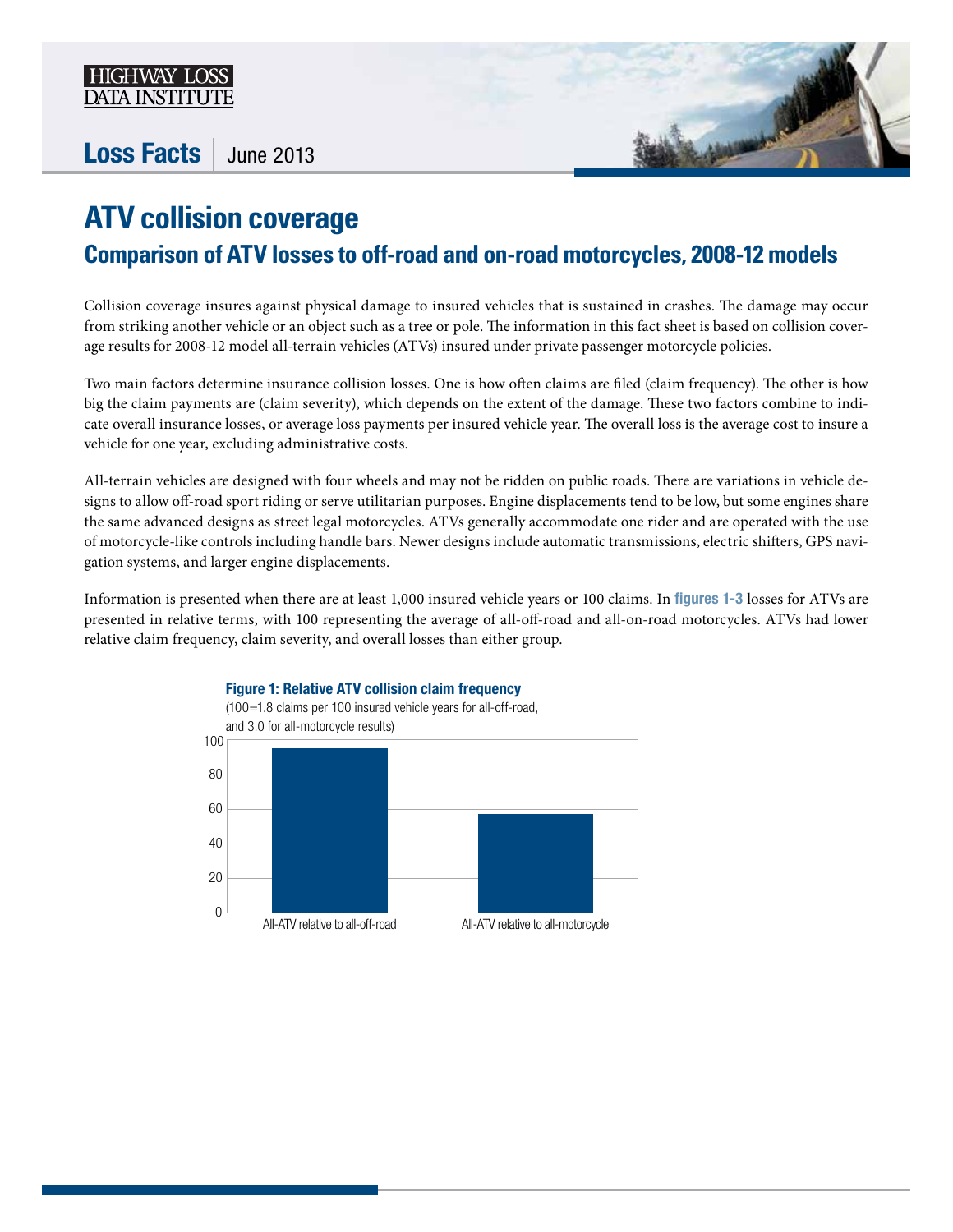

Figure 3: Relative ATV collision overall losses



Figure 4 shows ATV collision claim frequency by engine displacement range. Claim frequency showed a clear upward trend as the engine displacement increased.



Table 1 lists ATV series with at least 1,000 insured vehicle years or 100 claims. The Polaris Sportsman 850, an 850cc ATV had the largest engine displacement on the list, and had the highest relative overall losses at nearly 3 times the all-ATV result. Three ATVs had a claim frequency higher than the all-motorcycle result.